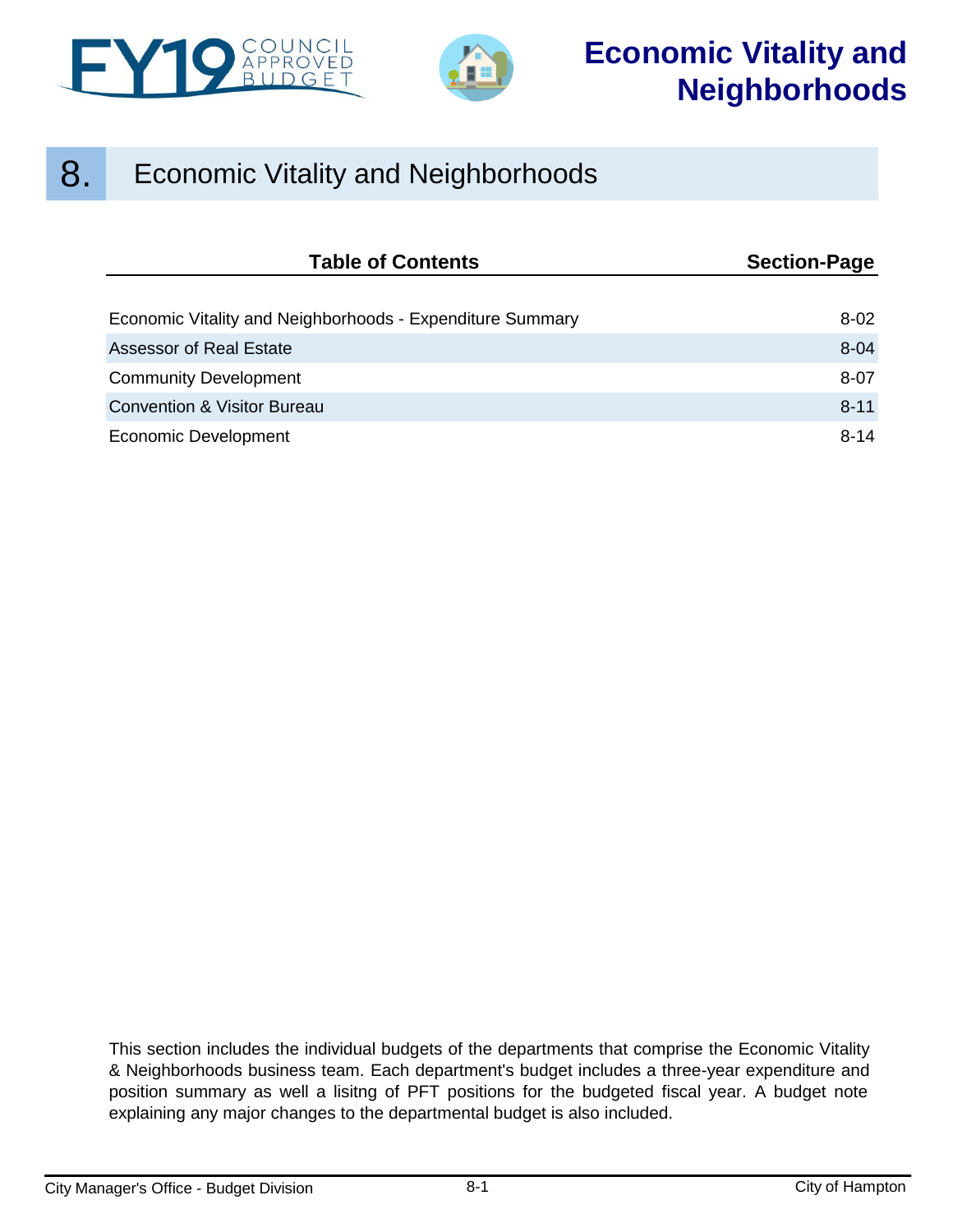<span id="page-1-0"></span>



# **Mission**

The goal of the Economic Vitality & Neighborhoods team is to foster economic growth and ensure the city's neighborhoods and communities are clean, properly ordered, and resilient.

| <b>Departmental Breakdown</b>          |                       |                       |                       |                         |                       |                         |  |  |  |  |
|----------------------------------------|-----------------------|-----------------------|-----------------------|-------------------------|-----------------------|-------------------------|--|--|--|--|
| <b>Departments</b>                     | 2016<br><b>Actual</b> | 2017<br><b>Actual</b> | 2018<br><b>Budget</b> | 2018<br><b>Adjusted</b> | 2019<br><b>Budget</b> | Increase/<br>(Decrease) |  |  |  |  |
| <b>Assessor of Real Estate</b>         | 1,123,803             | 1,145,111             | 1,152,615             | 1,172,835               | 1,171,151             | (1,684)                 |  |  |  |  |
| <b>Community Development</b>           | 3,026,483             | 3,106,013             | 3,143,910             | 3,190,349               | 3,189,851             | (498)                   |  |  |  |  |
| <b>Convention &amp; Visitor Bureau</b> | 2,161,894             | 2,212,762             | 2,294,472             | 2,308,210               | 2,266,138             | (42,072)                |  |  |  |  |
| <b>Economic Development</b>            | 1,239,948             | 1,244,335             | 1,285,424             | 1,300,537               | 1,277,322             | (23, 215)               |  |  |  |  |
| <b>Grand Total</b>                     | 7,552,128             | 7,708,221             | 7,876,421             | 7,971,931               | 7,904,462             | (67, 469)               |  |  |  |  |

# **Percentage of Team's FY 2019 Budget**

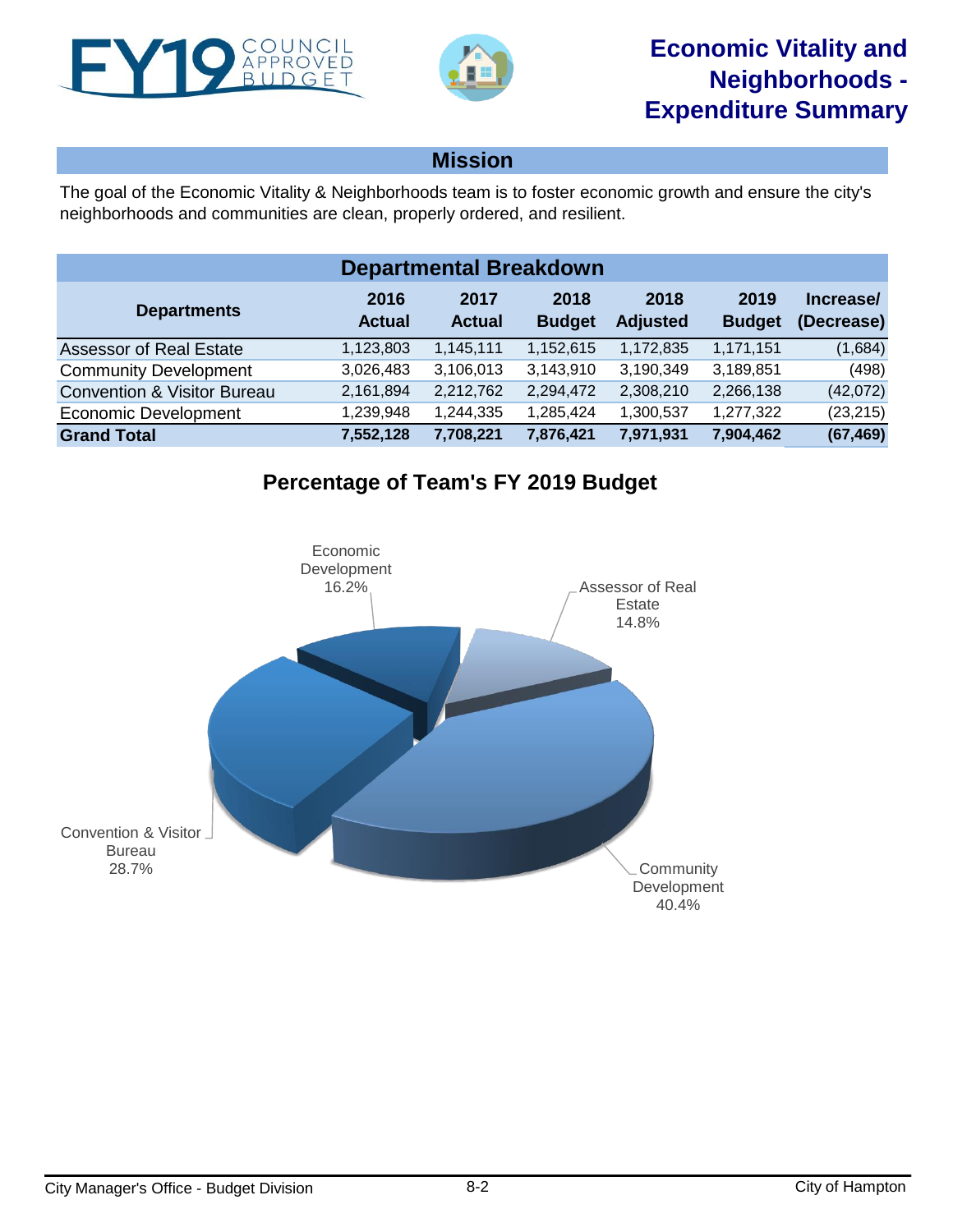



# **Economic Vitality and Neighborhoods - Expenditure Summary**

# **Council Priorities Breakdown**

The entire business team's budget is spent across the following Council strategic priorities, in the following amounts:

| <b>Council Priorities</b>                              | 2016<br><b>Actual</b> | 2017<br><b>Actual</b> | 2018<br><b>Budget</b> | 2018<br><b>Adjusted</b> | 2019<br><b>Budget</b> | Increase/<br>(Decrease) |
|--------------------------------------------------------|-----------------------|-----------------------|-----------------------|-------------------------|-----------------------|-------------------------|
| Economic Growth                                        | 5,047,152             | 5,176,148             | 5,278,740             | 5,278,740               | 5,268,051             | (10, 689)               |
| Placemaking                                            | 1,479,926             | 1,533,306             | 1,591,014             | 1,591,014               | 1,536,895             | (54, 120)               |
| Living with Water                                      | 0                     | 0                     | 0                     | 0                       | $\mathbf 0$           | $\Omega$                |
| Educated & Engaged Citizenry                           | 47,436                | 45,239                | 45,261                | 45,261                  | 49,214                | 3,953                   |
| Safe & Clean Community                                 | 10                    | 0                     | 0                     | $\mathbf 0$             | 0                     | 0                       |
| <b>Good Government</b>                                 | 930,168               | 908,290               | 916,144               | 1,011,654               | 945,900               | (65, 755)               |
| <b>Family Resilience &amp; Economic</b><br>Empowerment | 47,436                | 45,239                | 45,261                | 45,261                  | 104,402               | 59,141                  |
| <b>Grand Total</b>                                     | 7,552,128             | 7,708,221             | 7,876,421             | 7,971,931               | 7,904,462             | (67, 469)               |

# **Percentage of Team's FY 2019 Budget**

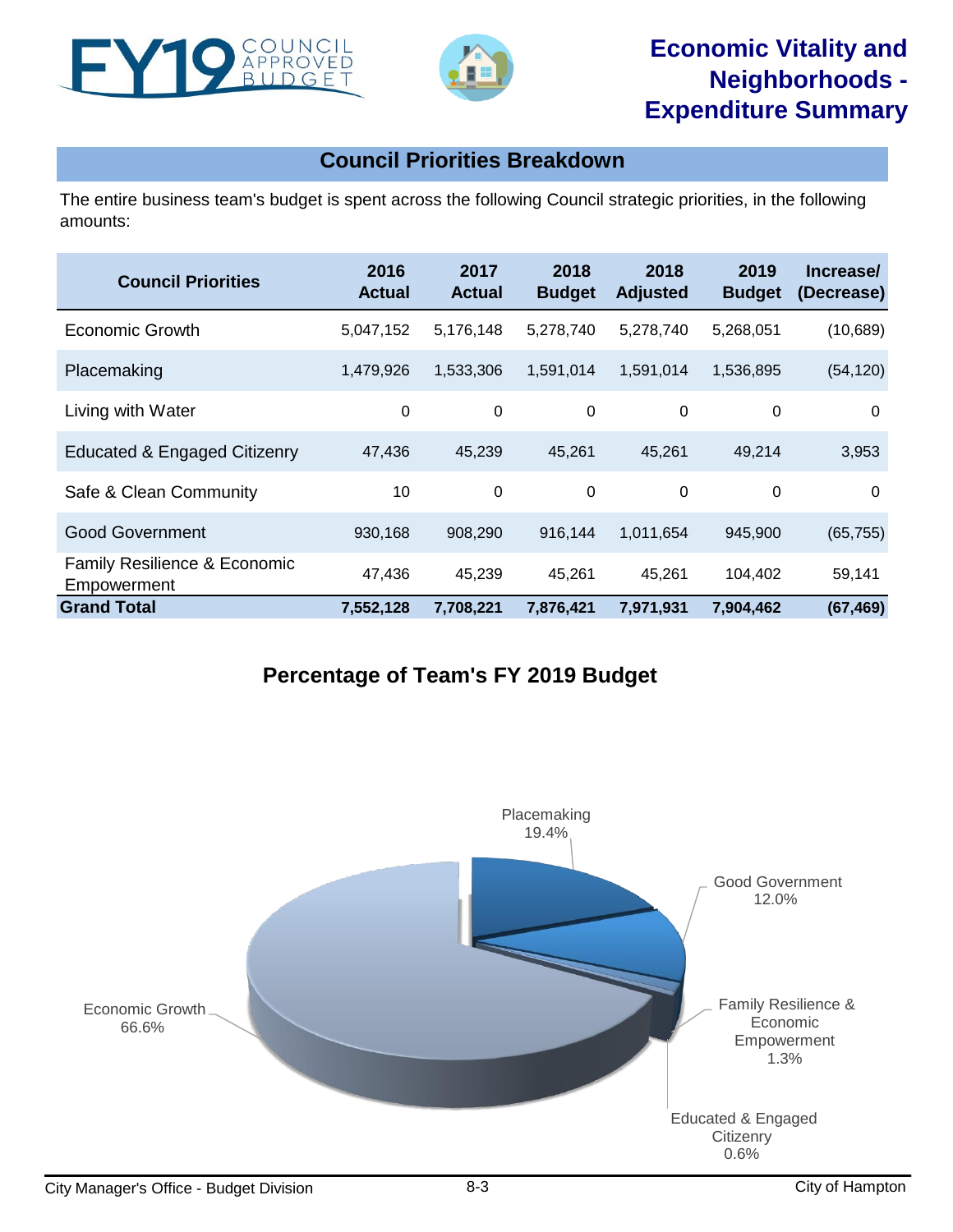<span id="page-3-0"></span>



# **Assessor of Real Estate**

## Mission

The mission of the Office of the Assessor of Real Estate is to fairly and equitably assess the real estate in the City of Hampton annually and provide accurate property information under the authority of the Constitution of Virginia, Code of Virginia and Municipal Code of Hampton, and in accordance with standards of professional practice.



# Expenditure Summary and History

|                           | 2016      | 2017      | 2018          | 2018      | 2019          | lncrease / |
|---------------------------|-----------|-----------|---------------|-----------|---------------|------------|
|                           | Actual    | Actual    | <b>Budget</b> | Adjusted  | <b>Budget</b> | (Decrease) |
| <b>Personnel Services</b> | 998.751   | 1,013,065 | 1,017,430     | 1,037,650 | 1,045,675     | 8,025      |
| <b>Operating Expenses</b> | 120.295   | 127,098   | 135,185       | 135.185   | 125,476       | (9,709)    |
| Capital Outlay            | 4.757     | 4.948     |               |           |               |            |
| <b>Grand Total</b>        | 1,123,803 | 1,145,111 | 1,152,615     | 1,172,835 | 1,171,151     | (1,684)    |

| Permanent Full-Time (PFT) Staffing History |        |        |               |          |               |            |  |  |  |
|--------------------------------------------|--------|--------|---------------|----------|---------------|------------|--|--|--|
|                                            |        |        |               |          |               |            |  |  |  |
|                                            | 2016   | 2017   | 2018          | 2018     | 2019          | lncrease / |  |  |  |
|                                            | Actual | Actual | <b>Budget</b> | Adjusted | <b>Budget</b> | (Decrease) |  |  |  |
| <b>PFT Positions</b>                       | 18.0   | 18.0   | 18.0          | 18.0     | 18.0          | 0.0        |  |  |  |

## *Budget Note*

The FY18 Adjusted Budget includes funding for the 2% general wage increase (GWI) that was originally budgeted in Retirement and Employee Benefits. The increase in Personnel Services is attributed to filling a vacancy at a salary rate above the pay scale. Operating Expenses were reduced to help balance the budget.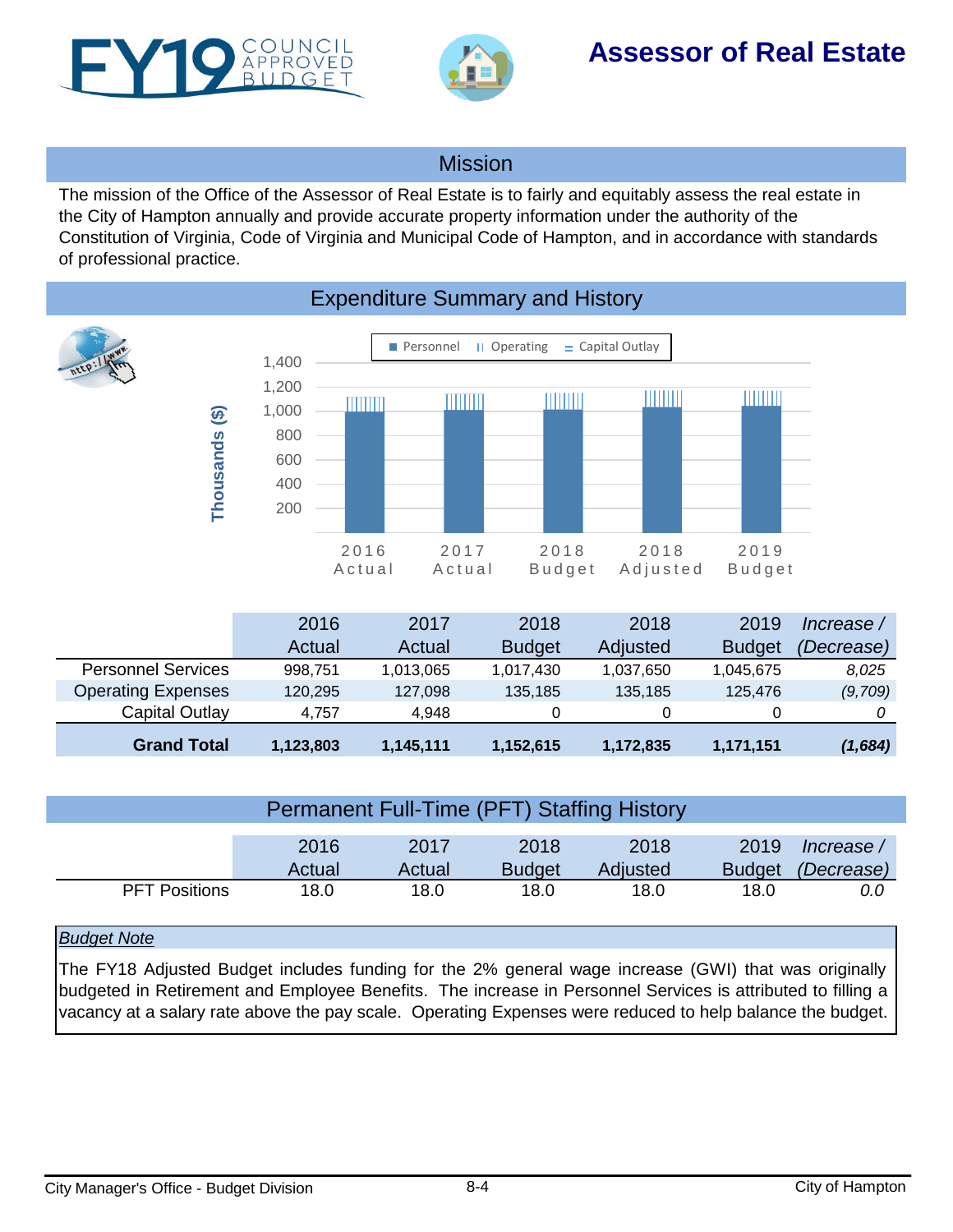# **Assessor of Real Estate**





# 2019 PFT Positions

| <b>Position</b>        | # of PFT | <b>Position</b>                   | # of PFT |
|------------------------|----------|-----------------------------------|----------|
| APPRAISER III/ASSESSOR |          | <b>REAL ESTATE ASSESMENTS MGR</b> |          |
| APPRAISER II/ASSESSOR  | 2        | CITY ASSESSOR                     |          |
| APPRAISER I/ASSESSOR   | 3        | DEPUTY CITY ASSESSOR              |          |
| TITLE EXAMINER         |          | REAL ESTATE ANALYST               |          |
|                        |          | <b>BUDGET ASSOCIATE</b>           |          |
| <b>Grand Total:</b>    | 18       |                                   |          |

# Performance Indicators

| <b>Indicator</b>                                                 | <b>Type</b> | 2016<br><b>Actual</b> | 2017<br><b>Actual</b> | 2018<br><b>Estimate</b> | 2019<br><b>Target</b> |
|------------------------------------------------------------------|-------------|-----------------------|-----------------------|-------------------------|-----------------------|
| Assessment-Sales Ratio                                           | Outcome     | 99%                   | 100%                  | 99%                     | 99%                   |
| # of Parcels Inspected                                           | Outcome     | 10,000                | 10,000                | 10,000                  | 10,000                |
| % of Completed Permits Processed at<br><b>Land Book Creation</b> | Outcome     | 100%                  | 100%                  | 100%                    | 100%                  |
| # of Appeals Processes                                           | Output      | 63                    | 111                   | 267                     | 100                   |
| # of Parcels Assessed                                            | Output      | 50,840                | 50,897                | 50,950                  | 51,000                |
| # of Parcels in Exemption Programs                               | Output      | 2,079                 | 2,068                 | 2,070                   | 2,070                 |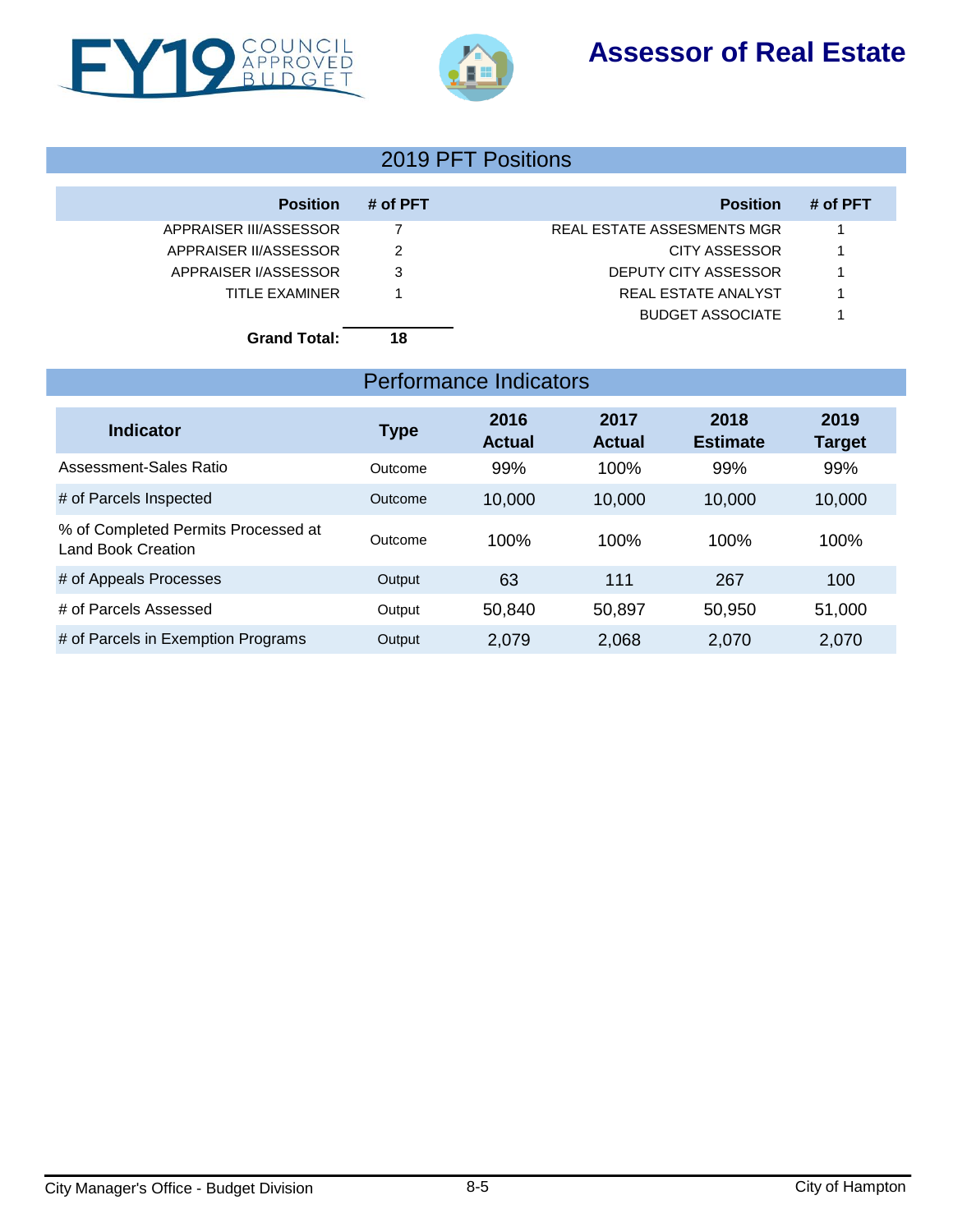



# **Assessor of Real Estate**



### **Leadership & Management \$147,301**

Provide leadership and management for all assessment and information functions and responsibilities. Oversee the annual reassessment program which becomes effective July 1st of each year and includes mailing change of assessment notices during the preceding months. Coordinate supplemental assessments of new construction throughout the year, as well as partial assessments, as of July 1st. Provide the forecast of taxable real property to the City Manager in the form of a preliminary Land Book by February 1st. Publish the Land Book, which provides the basis for the tax roll, by September 1st.

## **Real Estate Valuation \$805,356**

Conduct complex research, analysis and valuation on all commercial and residential properties in the City annually. This research includes obtaining information from primary and secondary sources such as property owners, attorneys, real estate agents and other real estate professionals. Conduct office reviews of assessments, prepare cases to be presented to the Board of Review and provide expert witness for cases that progress to the court system. Assessments are also conducted for parcels being split or combined. Provide information to the public and internal customers within twenty-four hours of request.

### **Residential Assessment \$2,000**

Five-member citizen board, appointed by the City Council and authorized by the Municipal Code of the City of Hampton and the Code of Virginia to hear cases of assessment appeals each May and June, following the January mailing of change in assessment notices.

## **Technical/ Administration \$190,679**

Provide technical support and assistance with data entry and administrative support to the land use, exemption and rehabilitation tax credit programs, as well as the Board of Review. Update the property database with information from the Clerk of the Circuit Court on property transfers, wills conveying real estate, property splits and combinations and ownership changes within ten days of notification. Change of address requests are normally updated within five days. Abatements and supplements are also processed.

### **Fixed Cost \$25,815**

This service accounts for various fixed costs for the department, including auto/fleet, IT, and risk management costs.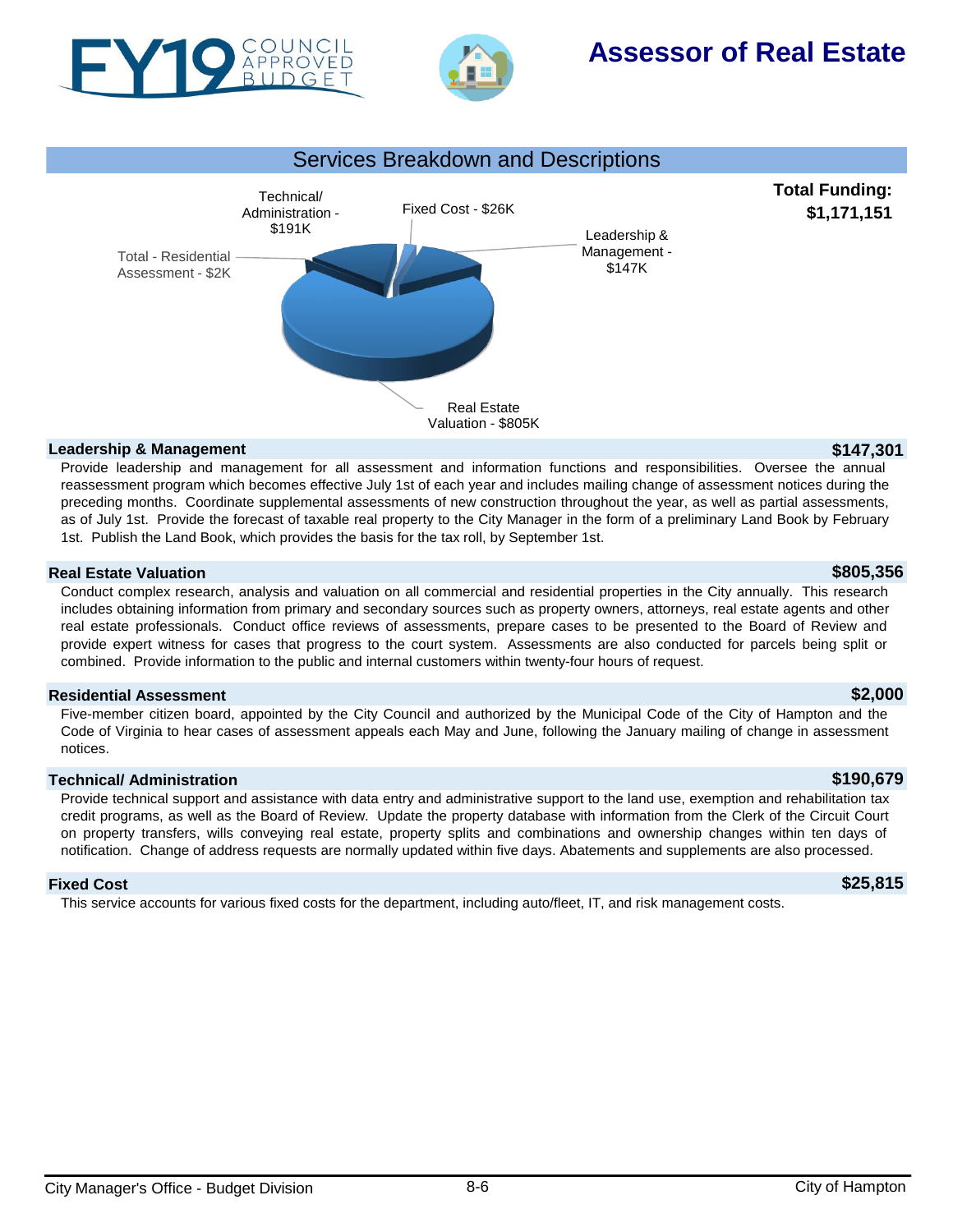<span id="page-6-0"></span>



# **Community Development**

# Mission

The mission of the Community Development Department is to promote the health, safety, and welfare of our citizens, neighborhoods and districts through orderly land use and development as well as the preservation of our historic and natural resources in an efficient and effective manner that contributes toward making Hampton the most livable city in Virginia.



# Expenditure Summary and History

|                           | 2016      | 2017      | 2018          | 2018      | 2019          | lncrease / |
|---------------------------|-----------|-----------|---------------|-----------|---------------|------------|
|                           | Actual    | Actual    | <b>Budget</b> | Adjusted  | <b>Budget</b> | (Decrease) |
| <b>Personnel Services</b> | 2,553,029 | 2,608,461 | 2,674,188     | 2,720,627 | 2,670,087     | (50, 540)  |
| <b>Operating Expenses</b> | 383,150   | 421.297   | 396.822       | 396.822   | 446.864       | 50,042     |
| Capital Outlay            | 90.304    | 76.255    | 72.900        | 72.900    | 72.900        |            |
| <b>Grand Total</b>        | 3,026,483 | 3,106,013 | 3,143,910     | 3,190,349 | 3,189,851     | (498)      |

| <b>Permanent Full-Time (PFT) Staffing History</b>                                                                               |      |      |      |      |      |     |  |  |
|---------------------------------------------------------------------------------------------------------------------------------|------|------|------|------|------|-----|--|--|
| 2019<br>2016<br>2018<br>2018<br>2017<br>lncrease /<br>Budget <i>(Decrease)</i><br><b>Budget</b><br>Actual<br>Adjusted<br>Actual |      |      |      |      |      |     |  |  |
| <b>PFT Positions</b>                                                                                                            | 54.0 | 55.0 | 54.0 | 54.0 | 54.0 | 0.0 |  |  |

## *Budget Note*

The FY18 Adjusted Budget includes funding for the 2% general wage increase (GWI) that was originally budgeted in Retirement and Employee Benefits. The decrease in Personnel Services reflects savings from vacancies and position adjustments from the Voluntary Retirement Incentive Program. The increase in Operating Expenses is attributed to the transfer of funds for the Neighborhood Capacity Building initiative from the Office of Youth and Young Adult Opportunities (previously named "Youth Violence Prevention Unit").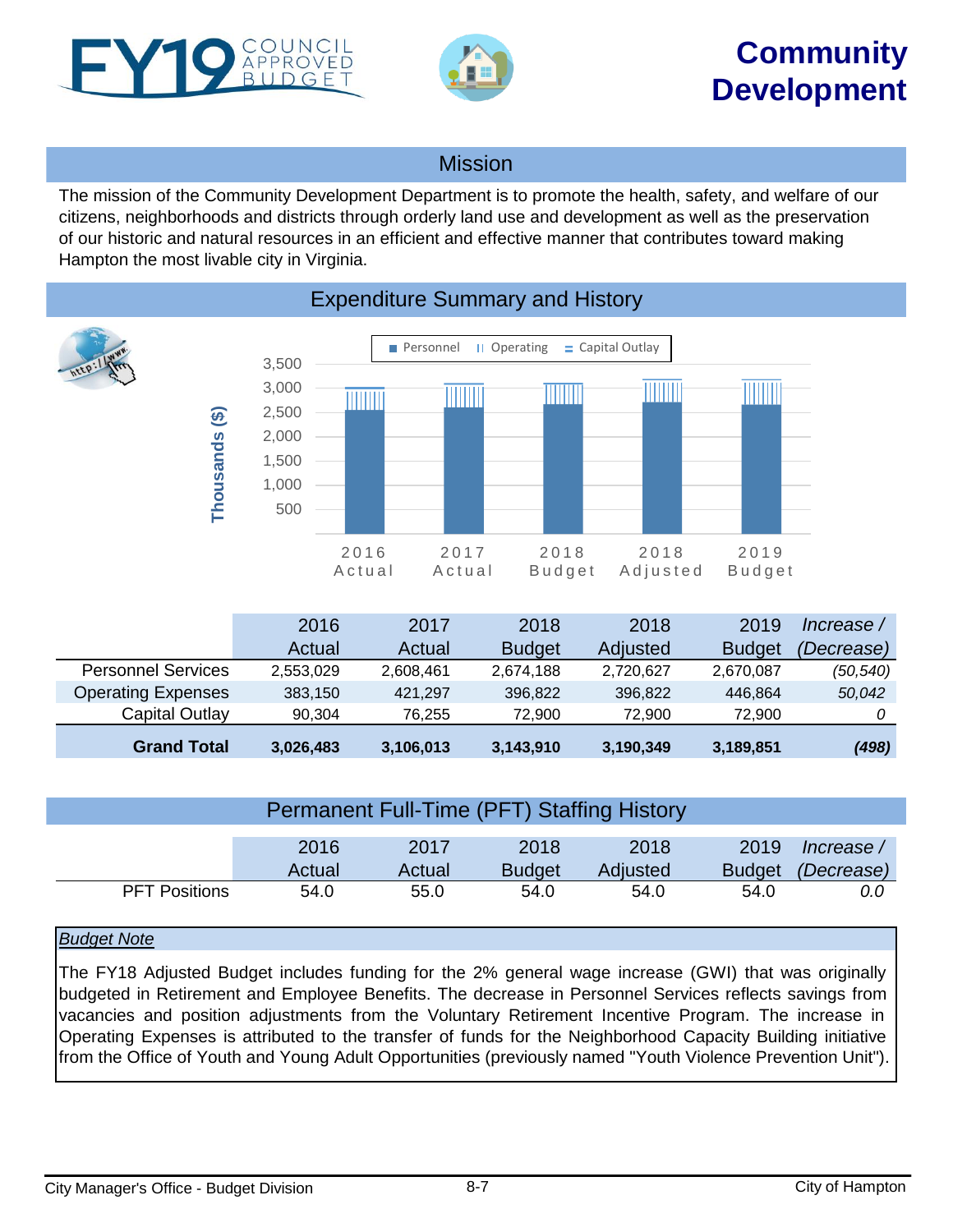# **Community Development**





# 2019 PFT Positions

| <b>Position</b>                     | # of PFT       | <b>Position</b>               | # of PFT       |
|-------------------------------------|----------------|-------------------------------|----------------|
| NEIGHBORHOOD DEVELOPMENT ASSOC      | 3              | SITE PLAN/SUB DIV AGENT       | $\overline{2}$ |
| <b>PLANNING &amp; ZONING MGR</b>    |                | DEP ZONING ADMINISTRATOR      |                |
| PLUMBING/MECHANICAL INSPECT         | $\mathfrak{p}$ | <b>ZONING OFFICIAL-SENIOR</b> |                |
| PLUMBING/MECH INSPECT II            |                | <b>ZONING OFFICIAL</b>        | $\mathfrak{p}$ |
| <b>BUILDING CODES INSPECTOR I</b>   | $\mathfrak{p}$ | SITE/PLAN REVIEW CHIEF AGENT  |                |
| <b>BUILDING CODES INSPEC II</b>     |                | <b>SENIOR PLANS REVIEWER</b>  |                |
| CODES COMPLIANCE INSPECTOR          | $\overline{4}$ | <b>PLANS REVIEWER II</b>      | 3              |
| CODES COMPLIANCE INSPEC-SENIOR      | $\mathfrak{p}$ | ADMINISTRATIVE ASSISTANT-SR   |                |
| ELECTRICAL INSPEC I                 |                | PERMIT TECHNICIAN             | 3              |
| ELECTRICAL INSPEC II                | $\mathcal{P}$  | DEV SERVICES CENTER MGR       |                |
| <b>BUILDING INSPECTION SVCS MGR</b> |                | CHIEF NEIGH DEVELOPMENT SPEC  |                |
| <b>INFO SYSTEMS SPEC</b>            |                | DIRECTOR, COMMUNITY DEVEL     |                |
| DEPUTY DIRECTOR-COMM DEVEL          |                | ADMINISTRATIVE ASSISTANT-SR   |                |
| <b>HOUSING/NEIGH SERVICES MGR</b>   |                | ADMINISTRATIVE ASSISTANT      | 4              |
| ADMIN SERVICES MANAGER              |                | <b>CITY PLANNER</b>           | 4              |
| <b>CODES COMPLIANCE MANAGER</b>     |                | <b>CHIEF PLANNER</b>          |                |
|                                     |                | <b>PLANNER-SENIOR</b>         |                |
| - - - -                             | - -            |                               |                |

**Grand Total: 54**

| <b>Performance Indicators</b>                                                                                             |             |                       |                       |                         |                       |  |  |
|---------------------------------------------------------------------------------------------------------------------------|-------------|-----------------------|-----------------------|-------------------------|-----------------------|--|--|
| <b>Indicator</b>                                                                                                          | <b>Type</b> | 2016<br><b>Actual</b> | 2017<br><b>Actual</b> | 2018<br><b>Estimate</b> | 2019<br><b>Target</b> |  |  |
| Average concurrence rate between staff<br>and Boards and Commissions that we<br>serve                                     | Outcome     | 95%                   | 100%                  | 95%                     | 100%                  |  |  |
| % of new construction inspections<br>performed within 2 business days of<br>request                                       | Outcome     | 99%                   | 98%                   | 99%                     | 99%                   |  |  |
| % of on-time plan review (residential=7<br>days, commercial=24 days, site plan=30<br>days, subdivision=60 days)           | Outcome     | 93%                   | 97%                   | 97%                     | 98%                   |  |  |
| % of Property Maintence, Zoning and<br>City Code violations closed on time                                                | Outcome     | 89%                   | 91%                   | 93%                     | 95%                   |  |  |
| # of direct connections made through<br>neighborhood leader education,<br>organization consulting and sponsored<br>events | Output      | N/A                   | 6,398                 | 6,000                   | 6,500                 |  |  |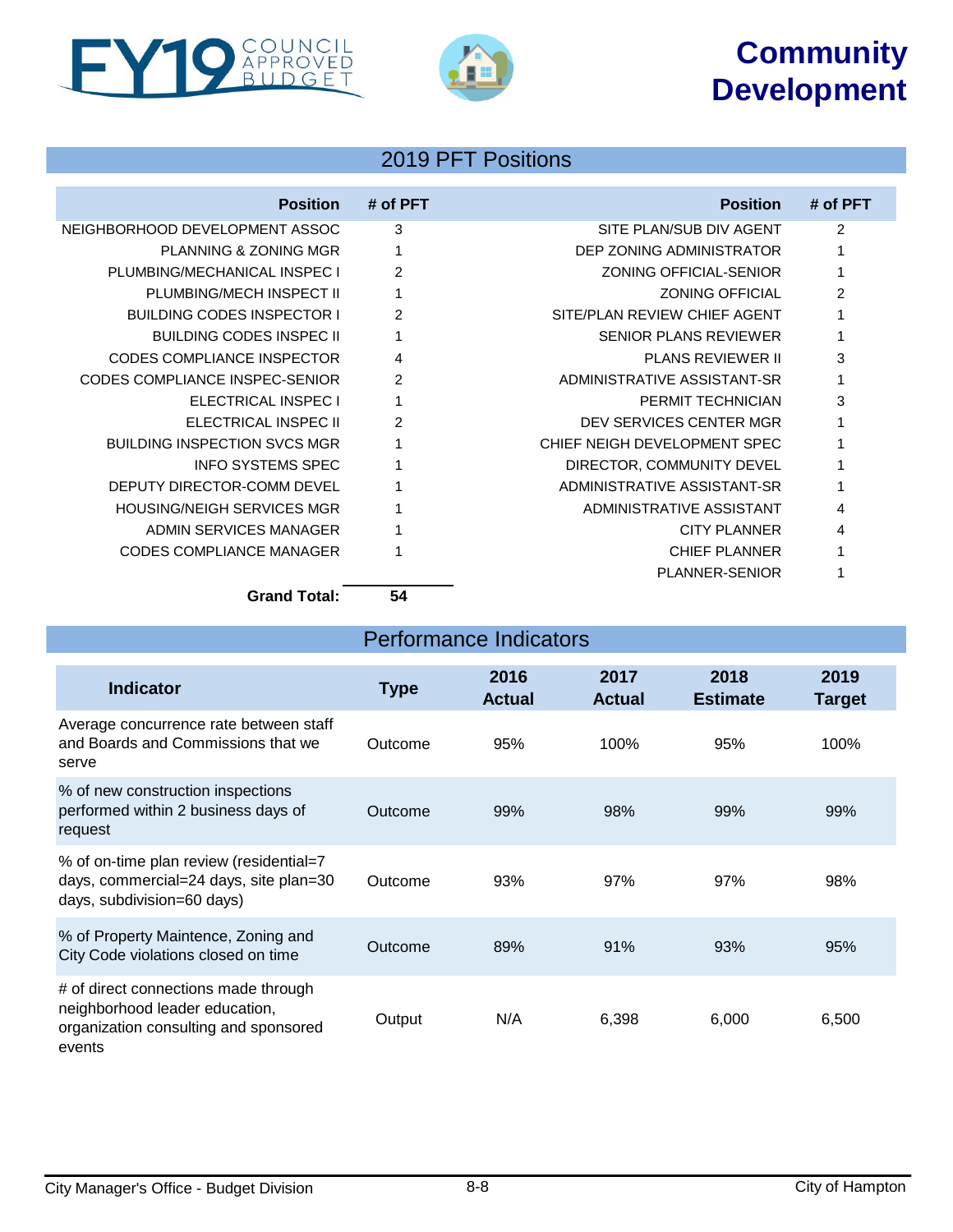



# **Community Development**



Provide leadership and management for the Community Development Department so that the objectives of the Community Plan are met. Provide guidance for the daily activities of staff for the six major divisions of Community Development. Manage the budget and administrative functions of the department and provide technical resources for difficult issues.

## **Construction Inspections \$458,386**

Perform building, plumbing, mechanical, fuel gas and electrical inspections of new construction to ensure compliance with the International Building Code, International Residential Code, International Plumbing Code, International Mechanical Code, International Fuel Gas Code and the National Electrical Code. Provide timely response to inspection requests by performing them within 2 working days of their request ensuring Customer Delight.

### **Development Services Center \$830,751**

Serves as a single point of contact for all regulated improvements to private property, through the review and issuance of building, plumbing, mechanical and electrical permits. Improvements range from new office or industrial buildings, apartment complexes, commercial renovations, retail buildings, to new single family dwellings, additions, repairs, fences and sheds. Assists property owners and developers in complying with site plan and subdivision requirements to enable development in the city.

### **Housing & Neighborhood \$267,701**

Invests time and resources in our neighborhoods, by building the capacity of organizations, fostering community partnerships, directing strategic reinvestment and improving civic engagement, in order to ensure Hampton's neighborhoods are healthy and thriving places for all citizens to live, work and play. Provide educational opportunities, community engagement guidance, grant support and housing policy leadership to city, non-profit and neighborhood leaders. The core services and priorities for the Housing and Neighborhood Division are as follows: Neighborhood Development, Housing Reinvestment and Housing Grant Management.

### **Planning Division & Zoning Administration \$456,616**

Provide strategic master plans, the Community Plan, and policies to support the major development decisions our community makes to achieve our vision of "Making Hampton the Most Livable City in Virginia". These plans and policies integrate the visions of residents, businesses and local officials into a strategy for managing change. Provide for the implementation of City plans and policies through evaluation of land use applications and administration of the zoning ordinance. Support the City's Planning Commission, Board of Zoning Appeals and the Wetlands Board. Provide technical support and information on development-related issues to residents and businesses.

# City Manager's Office - Budget Division 6-9 8-9 City of Hampton 6-9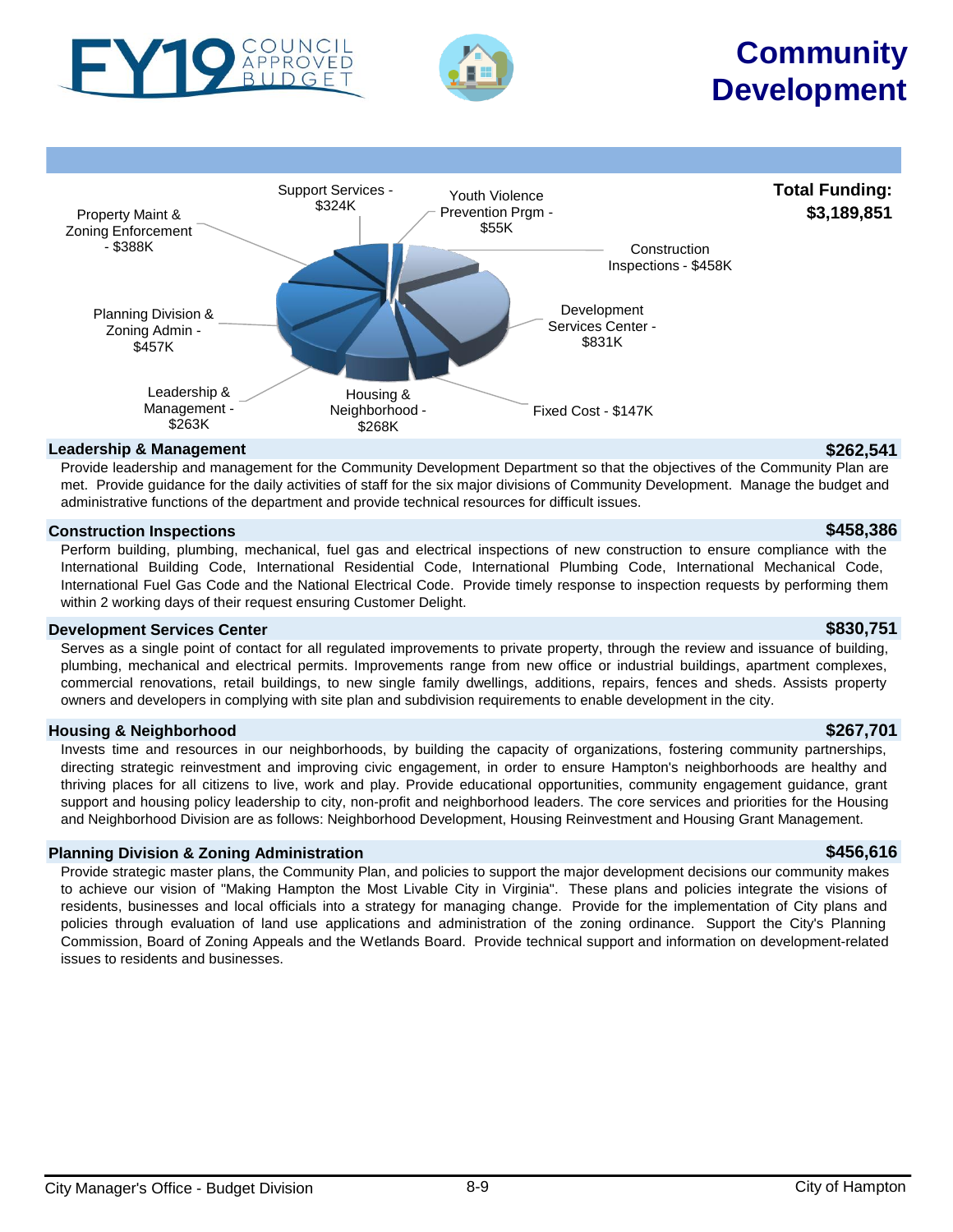### assigned geographic area to ensure compliance with the International Property Maintenance Code, the City of Hampton Zoning Ordinance as well as numerous other care of premise ordinances (weed and debris, inoperative vehicle, graffiti) so as to reduce the substandard structures and structures with major and minor deterioration. Enforcement of the Zoning Ordinance ensures orderly land development. Enforcement of the Hampton Wetlands Ordinance and Chesapeake Bay Preservation District Ordinance helps

**Support Services \$323,874** Provides records management, data collection (performance and otherwise), leadership for all department technology (including BasicGoc), clerical support to our five Boards/Commissions, and administrative support to the Director, Deputy Director, and the five other divisions of the Community Development Department (to include purchasing/procurement, payroll, administration and tracking

## **Neighborhood Capacity Building Initiative \$55,188**

Work in key neighborhoods to 1) Build stronger relationships with neighborhood leaders; 2) Improve the abilities of neighborhood leaders to foster a sense of community, develop effective communication structures, establish priorities, and achieve community goals; and 3) Support the development of community partnerships that leverage resources to support neighborhood priorities.

## **Fixed Cost \$146,848**

This service accounts for various fixed costs for the department, including auto/fleet, IT, and risk management costs.

preserve the environment. The funds for the Safe and Clean Initiative are also included under this category.

of all leave, processing and cashiering of permits, budget oversight, citizen inquiries, and FOIAs).

# **Community Development**

# **Property Maintenance & Zoning Enforcement \$387,946**



Perform proactive inspections and responds to complaints regarding existing structures, both residential and commercial, in an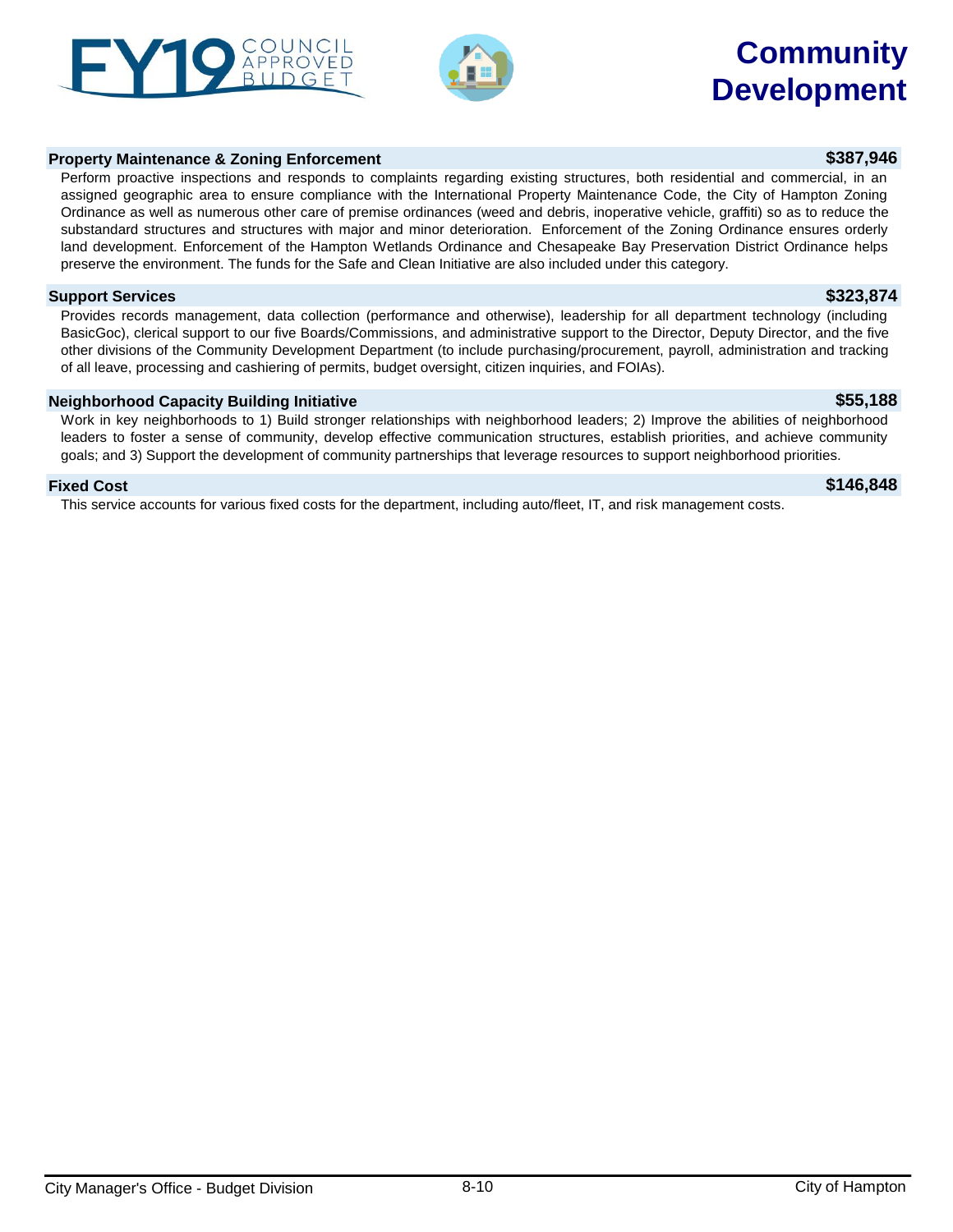<span id="page-10-0"></span>



# **Convention and Visitor Bureau**

## **Mission**

The Hampton Convention and Visitor Bureau (CVB) is responsible for revenue generation for the citizens of Hampton by marketing Hampton as a destination to travelers for both business and leisure. The HCVB promotes Hampton to the traveling public, thus producing revenue in the form of lodging, meal, retail, admission and other associated taxes.



## Expenditure Summary and History

|                           | 2016      | 2017      | 2018          | 2018      | 2019          | Increase /        |
|---------------------------|-----------|-----------|---------------|-----------|---------------|-------------------|
|                           | Actual    | Actual    | <b>Budget</b> | Adjusted  | <b>Budget</b> | <i>(Decrease)</i> |
| <b>Personnel Services</b> | 673.044   | 761.277   | 806.260       | 819.998   | 774.241       | (45, 757)         |
| <b>Operating Expenses</b> | 1,488,850 | 1,432,908 | 1,488,212     | 1,488,212 | 1,491,897     | 3,685             |
| Capital Outlay            |           | 18.577    | 0             |           |               |                   |
| <b>Grand Total</b>        | 2,161,894 | 2,212,762 | 2,294,472     | 2,308,210 | 2,266,138     | (42, 072)         |

| Permanent Full-Time (PFT) Staffing History |        |        |               |          |               |            |  |
|--------------------------------------------|--------|--------|---------------|----------|---------------|------------|--|
|                                            |        |        |               |          |               |            |  |
|                                            | 2016   | 2017   | 2018          | 2018     | 2019          | lncrease / |  |
|                                            | Actual | Actual | <b>Budget</b> | Adjusted | <b>Budget</b> | (Decrease) |  |
| <b>PFT Positions</b>                       | 14.0   | 14.0   | 14.0          | 14.0     | 14.0          | 0.0        |  |

## *Budget Note*

The FY18 Adjusted Budget includes funding for the 2% general wage increase (GWI) that was originally budgeted in Retirement and Employee Benefits. The decrease in Personnel Services is a result of a permanent full-time position being eliminated subsequent to the employee's participation in the Voluntary Retirement Incentive Program ("VRIP"). The permanent full-time position count remains the same due to the conversion of a part-time Sports Coordintor position to permanent full-time. The increase in Operating Expenses is the result of increased fixed costs.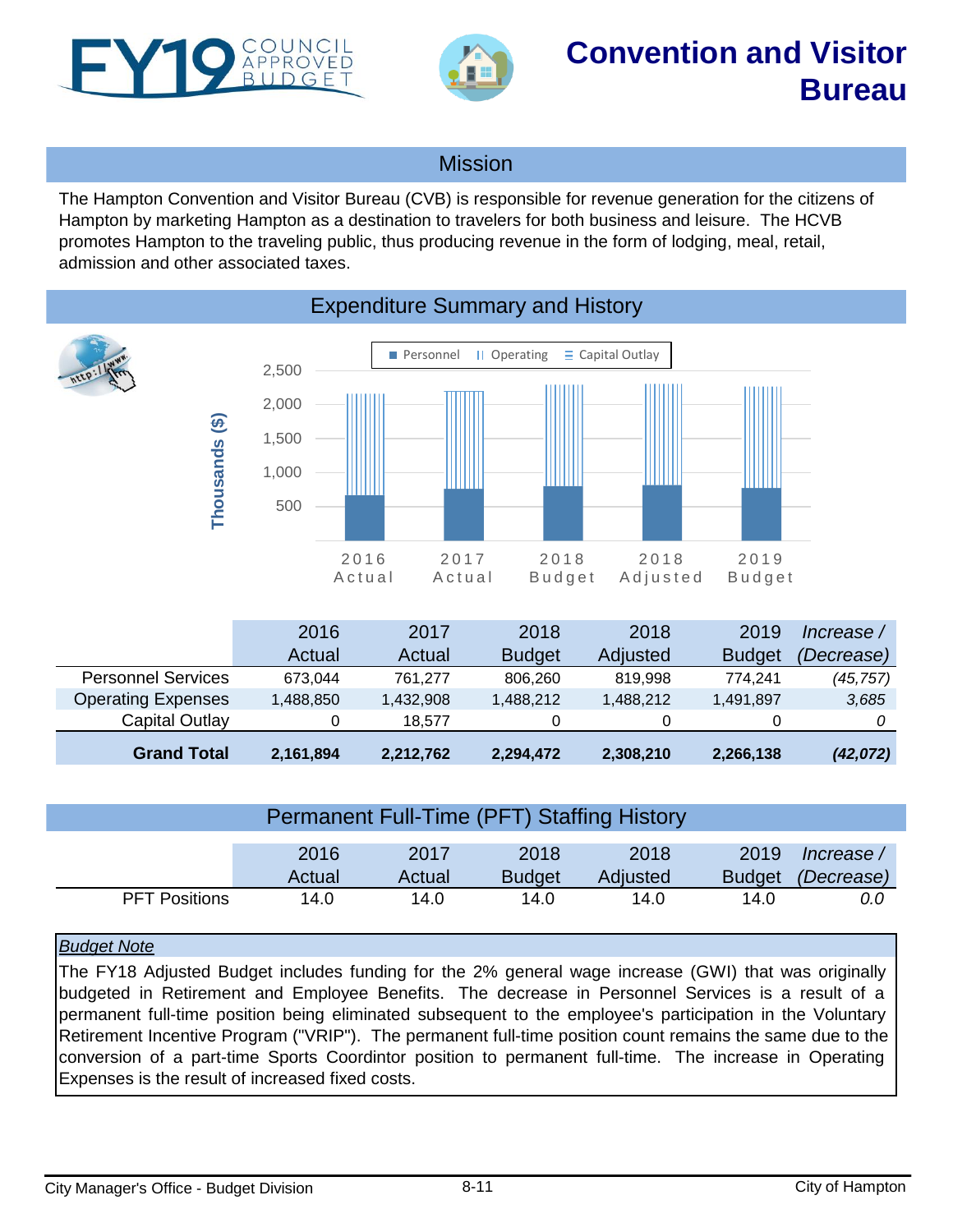# **Convention and Visitor Bureau**





# 2019 PFT Positions

| <b>Position</b>                   | # of PFT | <b>Position</b>               | # of PFT |
|-----------------------------------|----------|-------------------------------|----------|
| OFFICE SPECIALIST                 |          | DIRECTOR SALES CONV & TOUR    |          |
| SPORTS EVENTS LOGISTIC COORD      |          | <b>GROUP SERVICES MANAGER</b> |          |
| <b>GROUP SERVICES MGR-SENIOR</b>  |          | <b>GROUP SALES MANAGER</b>    | 3        |
| MEDIA RELATIONS SPECIALIST        |          | DIRECTOR, MEDIA & COMM REL    |          |
| DIR, CONVENTION & VISITORS        |          | MEDIA RELATIONS MANAGER       |          |
| <b>GROUP SALES MANAGER-SENIOR</b> |          | ADMIN SERVICES MANAGER        |          |

**Grand Total: 14**

| <b>Performance Indicators</b>                                                                 |             |                       |                       |                         |                       |  |  |
|-----------------------------------------------------------------------------------------------|-------------|-----------------------|-----------------------|-------------------------|-----------------------|--|--|
| <b>Indicator</b>                                                                              | <b>Type</b> | 2016<br><b>Actual</b> | 2017<br><b>Actual</b> | 2018<br><b>Estimate</b> | 2019<br><b>Target</b> |  |  |
| # of Hotel room nights booked City-wide<br>in Hampton                                         | Outcome     | 553,957               | 572,607               | 550,000                 | 600,000               |  |  |
| # of Confirmed New Business Bookings                                                          | Outcome     | 38/17376 rmn          | 32/12,472             | 35/15,000               | 40/20,000             |  |  |
| # of Groups Serviced                                                                          | Outcome     | 64                    | 82                    | 65                      | 70                    |  |  |
| # of visitors to VisitHampton.com                                                             | Outcome     | 216,454               | 204,776               | 230,000                 | 300,000               |  |  |
| # of RFPs received                                                                            | Outcome     | 116                   | 108                   | 125                     | 130                   |  |  |
| # of toom nights books based on ERA<br>proforma for Hampton Roads<br><b>Convention Center</b> | Outcome     | 103%                  | 133%                  | 100%                    | 100%                  |  |  |
| # of group leads distibuted                                                                   | Output      | 227                   | 216                   | 235                     | 240                   |  |  |
| # of media releases distributed                                                               | Output      | 168                   | 140                   | 175                     | 180                   |  |  |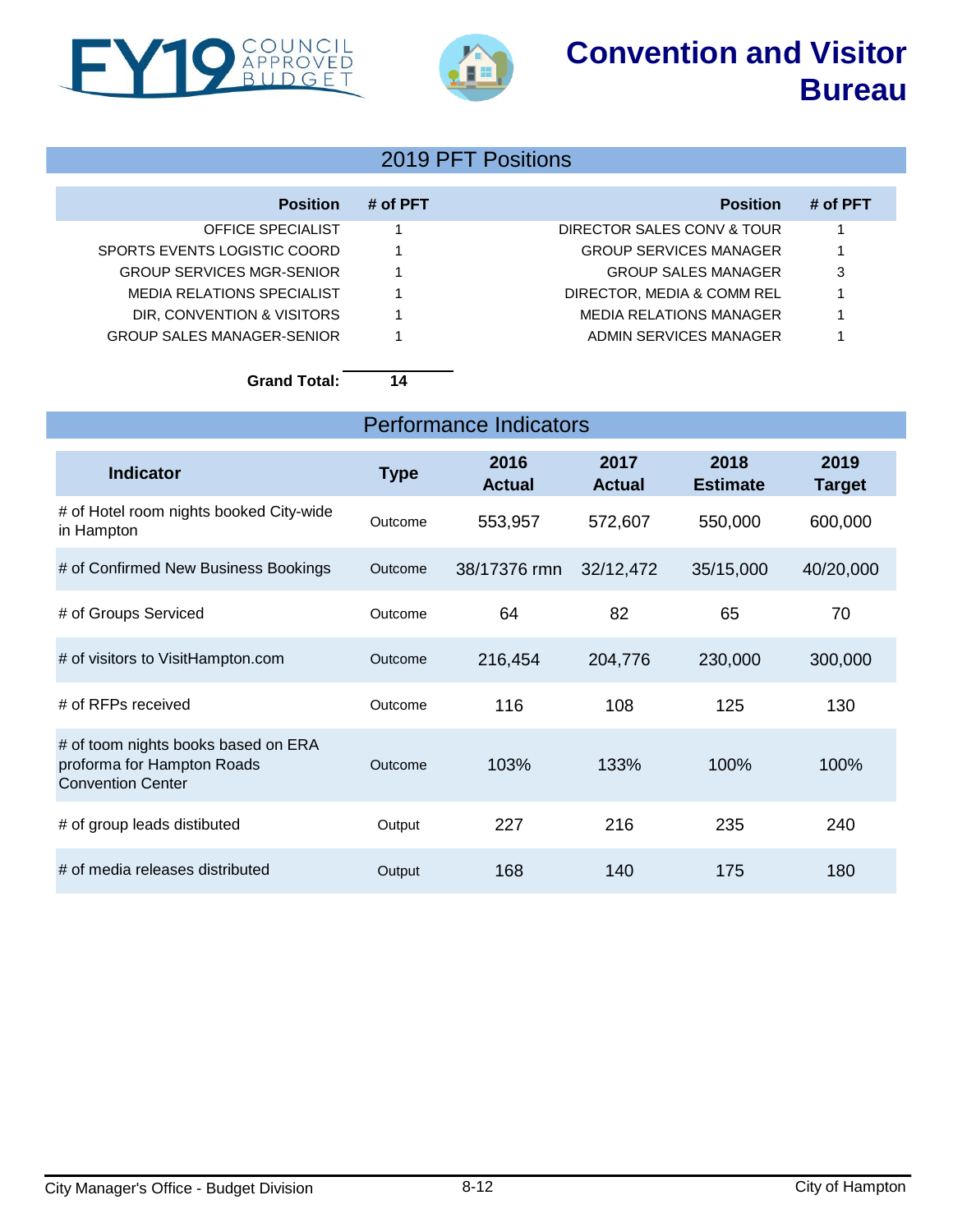



# **Convention and Visitor Bureau**



### **Leadership & Management \$299,640**

Provide strategic planning and vision for the department. This service also handles all accounting and human resource management for the department and ensures the compliance with all City of Hampton policies and procedures.

## **Consumer / Advertising \$640,574**

Creative development of the advertising used to market Hampton as a tourism destination. This service also provides convention and leisure advertising.

### **Group Sales \$967,092**

The sales and group services team promotes and sells Hampton to meetings, conventions and events.

### **Media / Advertising \$220,381**

Creative development of the advertising used to market Hampton as a tourism destination. In addition, the media team works with travel journalists to produce articles on Hampton.

### **Visitor Services \$116,799**

Provides front-line interaction with our visitors. Staff operates the visitor center in downtown Hampton, convention sites and the Hampton Roads Convention Center. In addition, staff sells and markets to AAA offices in the mid-Atlantic region to promote Hampton as a destination to their traveling public. State Welcome Center demonstrations and staff education is also the responsibility of this team.

### **Fixed Cost \$21,652**

This service accounts for various fixed costs for the department, including auto/fleet, IT, and risk management costs.

**Total Funding: \$2,266,138**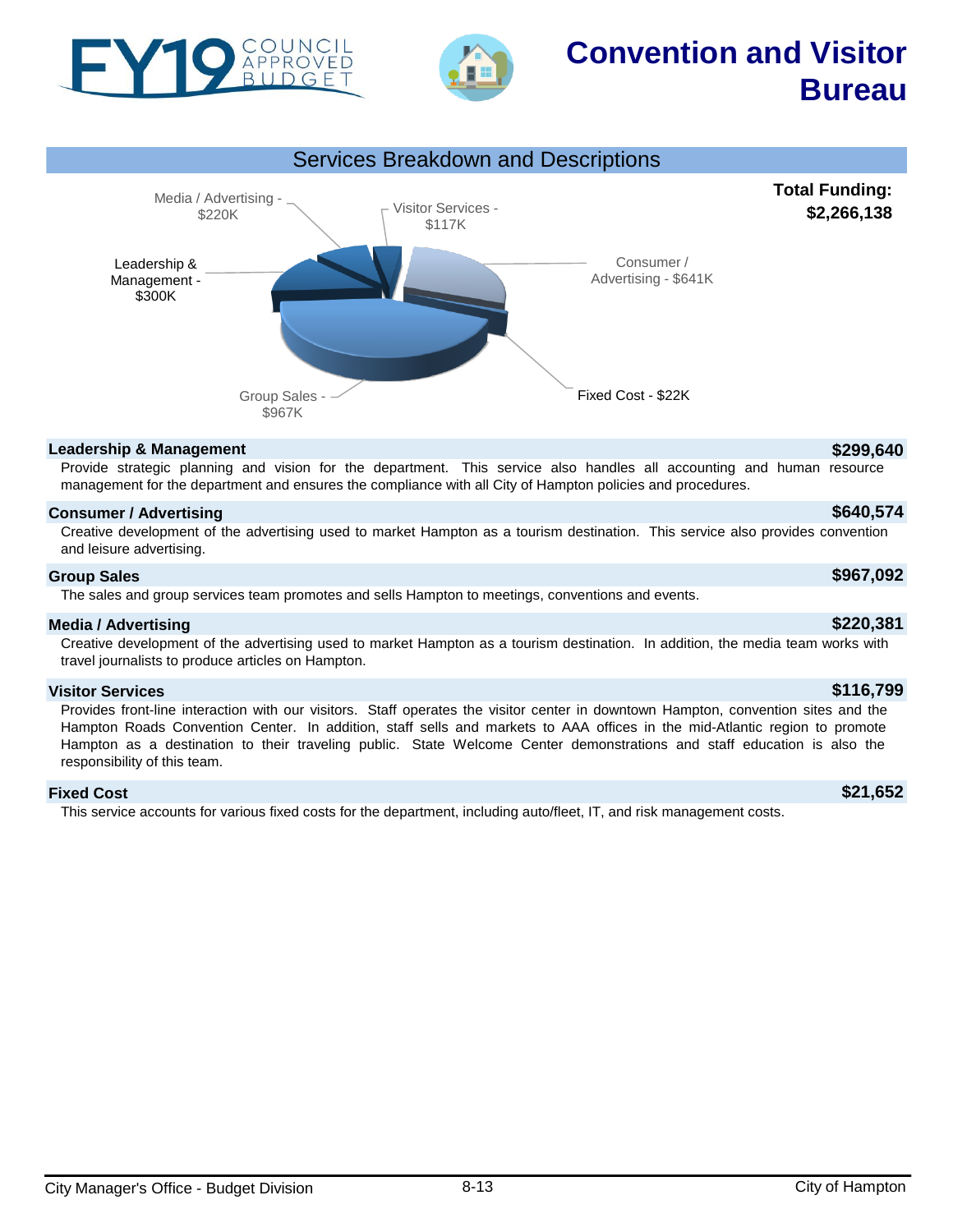<span id="page-13-0"></span>



# **Economic Development**

## **Mission**

The Department of Economic Development's mission is to increase revenue for the City by encouraging and facilitating growth of Hampton's tax base and taxable sales, minority businesses, and employment opportunities.



| <b>Grand Total</b>        | 1,239,948 | 1,244,335 | 1,285,424     | 1,300,537 | 1,277,322     | (23, 215)  |
|---------------------------|-----------|-----------|---------------|-----------|---------------|------------|
| Capital Outlay            | 3.959     |           |               | 0         |               |            |
| <b>Operating Expenses</b> | 425.110   | 412.927   | 398,822       | 398,822   | 387.888       | (10, 934)  |
| <b>Personnel Services</b> | 810.879   | 831.408   | 886,602       | 901,715   | 889.434       | (12, 281)  |
|                           | Actual    | Actual    | <b>Budget</b> | Adjusted  | <b>Budget</b> | (Decrease) |
|                           | 2016      | 2017      | 2018          | 2018      | 2019          | lncrease / |

| <b>Permanent Full-Time (PFT) Staffing History</b> |        |        |               |          |               |            |
|---------------------------------------------------|--------|--------|---------------|----------|---------------|------------|
|                                                   |        |        |               |          |               |            |
|                                                   | 2016   | 2017   | 2018          | 2018     | 2019          | lncrease / |
|                                                   | Actual | Actual | <b>Budget</b> | Adjusted | <b>Budget</b> | (Decrease) |
| <b>PFT Positions</b>                              | 12.0   | 12.0   | 13.0          | 13.0     | 13.0          | 0.0        |

## *Budget Note*

The FY18 Adjusted Budget includes funding for the 2% general wage increase (GWI) that was originally budgeted in Retirement and Employee Benefits. The decrease in Personnel Services is attributed to a vacated position being reset to the minimum of the pay scale. The decrease in Operating Expenses is the result of increased fixed costs, offset by a decrease to help balance the budget.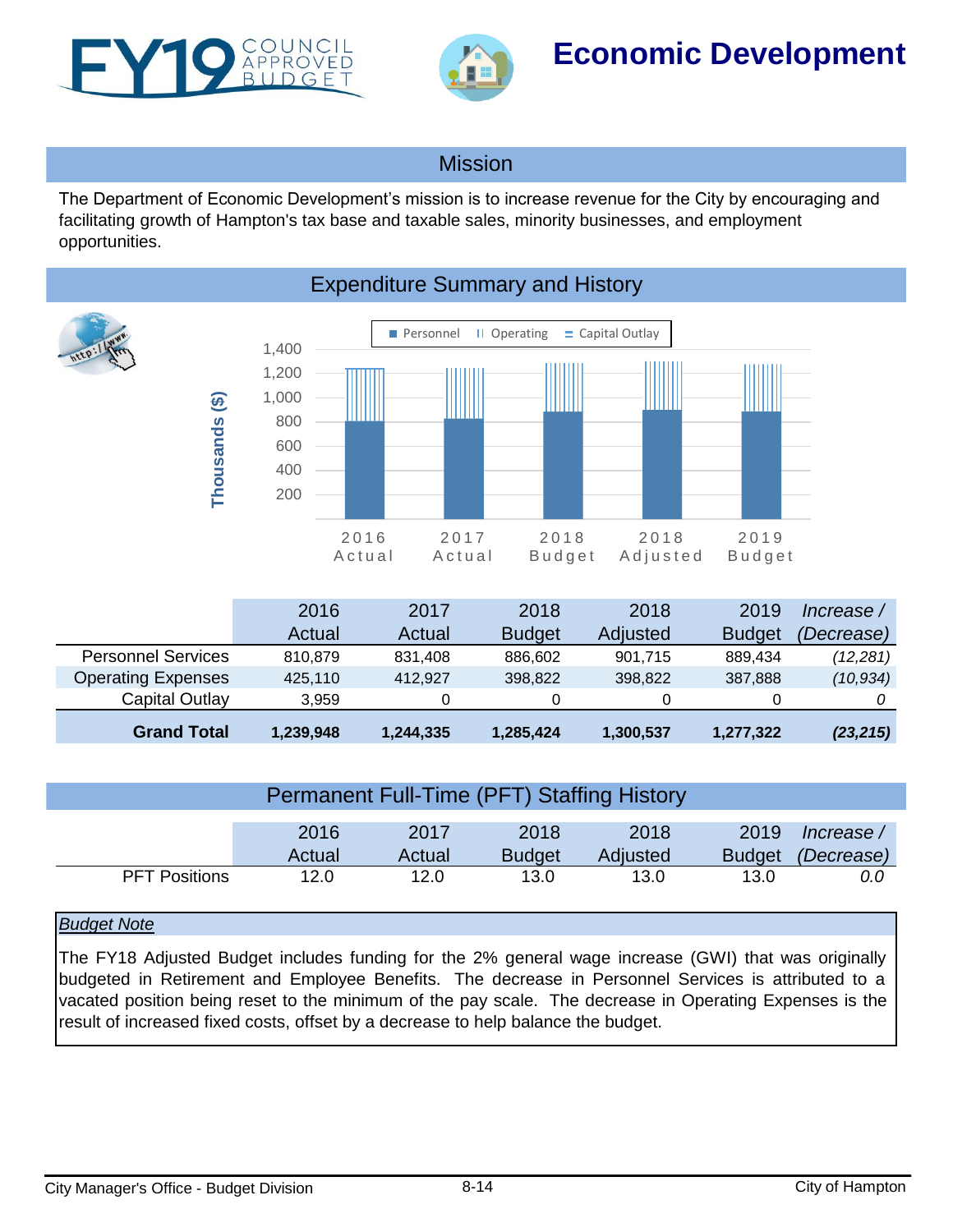# **Economic Development**





# 2019 PFT Positions

| <b>Position</b>                | # of PFT | <b>Position</b>                     | # of PFT |
|--------------------------------|----------|-------------------------------------|----------|
| MINORITY BUSINESS COORD        |          | DIRECTOR, DEVELOPMENT               |          |
| CONTRACT COMPLIANCE SPEC       |          | ADMINISTRATIVE ASSISTANT            |          |
| FINANCE/ADMINISTRATIVE MGR     |          | MARKETING/DEVELOP MGR               |          |
| BUS DEV COORD-RES & MARKETING  |          | ASSET MANAGER/DEVELOPMENT           |          |
| BUS DEV COORD-PHOEBUS PARTNERS |          | <b>BUSINESS DEVELOPMENT MANAGER</b> | 2        |
|                                |          | BUSINESS DEVELOPMENT MGR-SR         | 2        |
| <b>Grand Total:</b>            | 13       |                                     |          |

| Indicator                                                                                                                                  | <b>Type</b> | 2016<br><b>Actual</b> | 2017<br><b>Actual</b> | 2018<br><b>Estimate</b> | 2019<br><b>Target</b> |
|--------------------------------------------------------------------------------------------------------------------------------------------|-------------|-----------------------|-----------------------|-------------------------|-----------------------|
| # of business licenses issued or<br>renewed in the City of Hampton.                                                                        | Explanatory | N/A                   | 9,068                 | 9,100                   | 9,100                 |
| # of businesses in the City of Hampton<br>Small Business Directory.                                                                        | Explanatory | N/A                   | 343                   | 360                     | 360                   |
| % of taxable commercial real estate in<br>the City of Hampton.                                                                             | Explanatory | N/A                   | 19.89%                | 20%                     | 20%                   |
| # of meetings held with existing or<br>prospective businesses to discuss<br>capital investment and job creation in<br>the City of Hampton. | Output      | 503                   | 494                   | 600                     | 600                   |